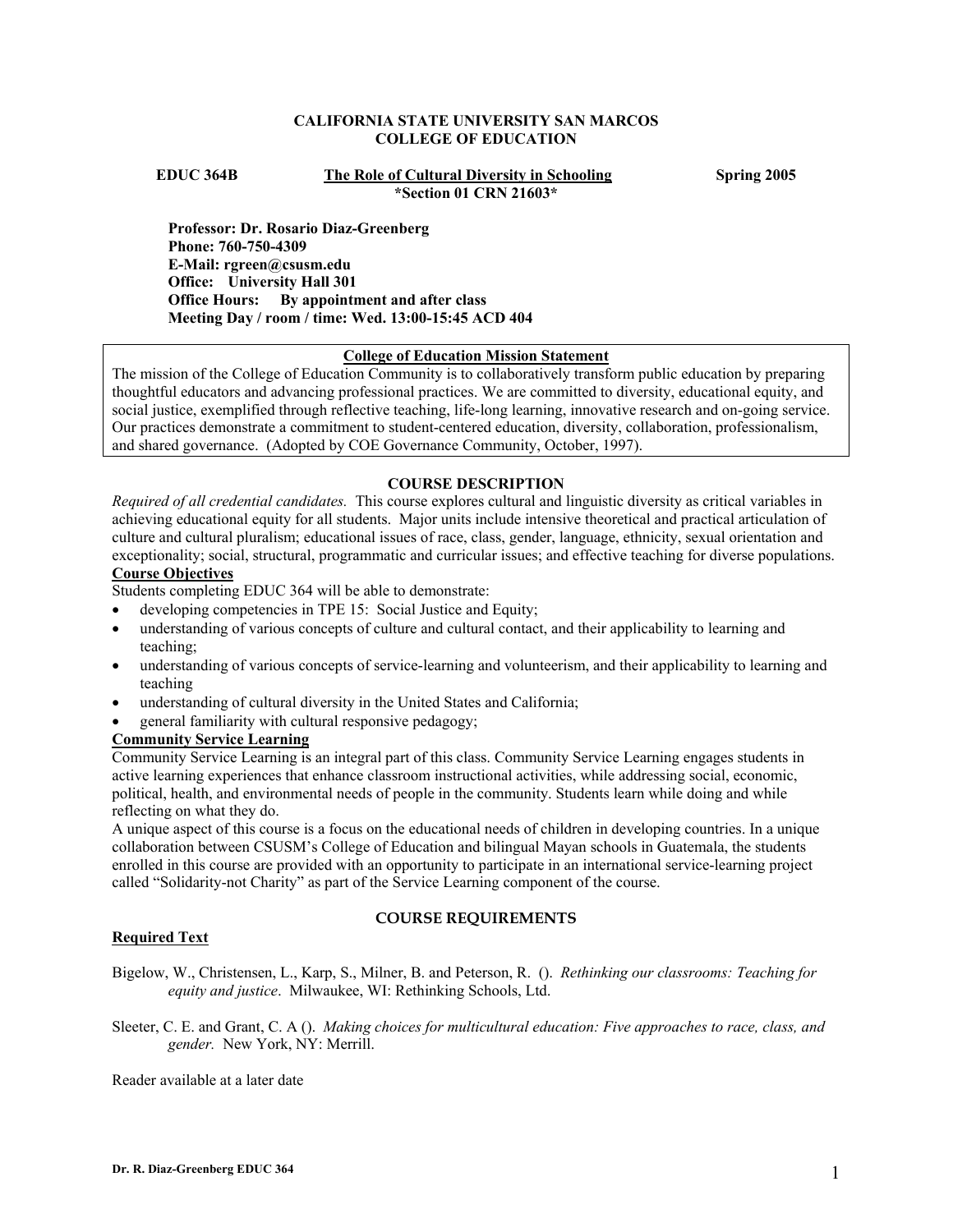## **GRADING**

*Grading Scale:* A=90+, B=80-89, C+=77-79, C=70-76, D=60-69, F=59 or lower. Plus and minuses are not given except in the following instance: Students taking EDUC 364 as a prerequisite for teacher credential and graduate programs are reminded that the College requires completion of this course with a C+ or higher.

 *Submission Schedule:* Work submitted late, but within one week of the due date, will be reduced by one letter grade. Work received over one week late receives no credit. Please make sure to turn in all assignments in a timely manner. Otherwise, your grade will be lowered.

*Grading Emphasis*: Each written assignment will be graded approximately 80% on content and context (detail, logic, synthesis of information, depth of analysis, etc.), and 20% on mechanics (grammar, syntax, spelling, format, uniformity of citation, etc.). All citations will use APA format.

#### **Assignments:**

All assignments are due on the dates indicated. Assignments must be typewritten/word processed, double-spaced and with standard margins. It is expected that all assignments will reflect university-level composition and exposition. Use of electronic spelling and grammar checking is encouraged. Assignments may be submitted via email as enclosures. If you choose to submit your work electronically, please send it to the e-mail address indicated, to ensure timely receipt and response. Text should be readable by MS Word 2000 (Windows XP). If submitting in paper form, **submit 2 copies of all work - one will be returned to you with a grade and the other will be retained on file. Visuals and/or poster size assignments will not be collected.** 

| 1. Personal History                      | $15$ pts. |
|------------------------------------------|-----------|
| 2. Family Background Assignment          | $15$ pts. |
| 3. Research Paper and Panel Presentation | 30 pts.   |
| 4. Outcome Assessment                    | $25$ pts. |
| <b>5. Attendance and Participation</b>   | $15$ pts. |

## **1. Personal History. Examining your own culture (15 points).**

Write a narrative essay about your own life, describing the experiences that have shaped your views of race, culture, and issues of diversity. Reflect on your own experiences in terms of your cultural reference, your family background, your interactions with others unlike yourself, and other factors determined by your own circumstances and your upbringing. In this assignment, you will explore within yourself, and commit to written form, (1) your identity as a learner, (2) how this affects your potential as a teacher, (3) and your identity as a member of a particular cultural/racial/ethnic group. Include SPECIFIC examples of events and situations that you feel shaped your views on these issues. Be sure to situate your examples in the context of assumptions about schooling and education. To the extent possible, relate your experiences to the theory and praxis in readings, class discussions and activities. Be prepared to discuss your assignment within a larger class dialogue.(TPE 8, 11, 13)

## **2. Family Background Assignment: (15 points)**

By researching and studying one's own background it is possible to gain an appreciation about ways in which we share many similarities and differences. In this assignment you are to construct a family 'tree' that includes as much information as you can gather about your family background including religious affiliation, ethnicity, culture, language(s), country of origin, education/occupation and any other information you think is of interest and value. The format you use to illustrate the information is up to you. It can be as formal as genealogical tree or informal as a narrative. Of course the depth of this report is somewhat limited by time constraints, personal resources and any information you may have collected prior to this assignment. Please indicate these limitations on your report. (TPE 8, 11, 13)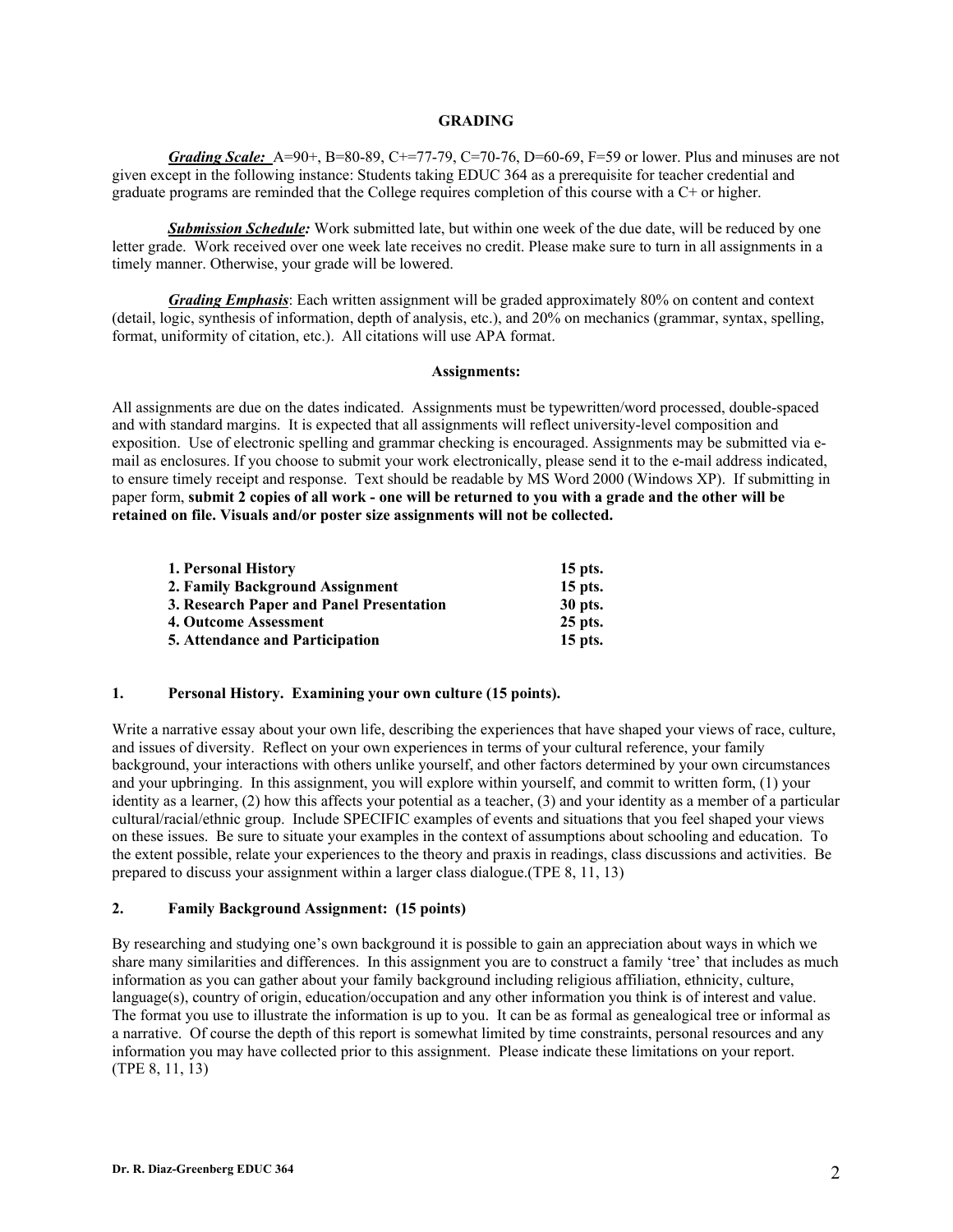**3. Research Paper and Panel Presentation. Examining multicultural/multilingual families and their relationships to public schools selected by each group (15 points written/15 points oral). The topic must be approved by the instructor.** 

## **General Guidelines:**

Panel presentations must include the following elements:

- a. The presentation topic must be formed around social justice and equity
- b. Students will work in groups
- c. Students will submit a research paper (group paper)
- d. Students will use APA format to write their papers
- e. The paper will include resources from any or all of the following;
	- i. ERIC database
	- ii. Internet
	- iii. Print media (e.g., journals, newspapers, magazines)

## **Specific requirements for this assignment:**

In heterogeneous groups of 4-5 students, you will develop, as a group, a multicultural research paper, which you will formally present to the class. Your research should include at least 3 sources from the ERIC database, at least 3 sources from the Internet, at least 3 print media sources, and at least one of the texts used in class. References must be exclusive of one another. The group's paper will include:

- 1. a cover page listing the title, a 2-3 paragraph/200 word abstract, full names of all group members
- 2. a narrative that describes the issue, including its historical context,
- 3. a description of why the issues is significant in the field of education,
- 4. your position on the issue and why you have taken that position,
- 5. a defense (rationale) for taking the position with appropriate references,
- 6. a conclusion regarding the issue, with recommendations for action,
- 7. an annotated bibliography of all references consulted, and
- 8. attachments, such as your visual aids for the presentation, graphic organizers, or any supplementary material developed to enhance student learning.

The length of the paper is determined by the degree to which you articulate the requirements outlined above. Depth of analysis is more important than providing in-depth description. In other words, your paper should answer WHY and HOW, more importantly than WHO, WHAT, WHEN, or WHERE. The paper should be stapled together, and not placed in any kind of binder. Please put your effort into articulating the issue, not developing some time consuming cover on the computer. **All papers are due on the day of your scheduled presentation.** 

**Your panel presentation will be 20 minutes in length**. You will present a synopsis of your issue, accompanied by appropriate visual, aural and or tactile aids. The mode of presentation may include skits, simulations, debate, Socratic dialogue, or some other form of multi-modal presentation. You are cautioned NOT to read from the text of your paper. In addition to the 20 minute presentation, you will plan to respond to questions for no more than 10 minutes. Therefore, your group should be prepared to be "on" for 1/2 hour. It is a group responsibility to practice and time the presentation and  $Q \& A$  session: presentations which are more than 3 minutes long or short of these parameters will have the grade reduced appropriately (refer to the grading rubric to be distributed separately). At the time of your presentation, you will provide each classmate and the professor with a stapled handout, which includes Items 1, 7 and 8, above. (TPE 7, 8, 11, 12)

## **Possible Topics for Group Research Paper / Visual Ethnography and Panel Presentations for EDUC 364**

- 1. Should we educate the children of undocumented workers? Why or why not?
- 2. Why is public education called the "great equalizer"? Is public education indeed an equal opportunity for all students?
- 3. 2004 marked the  $50<sup>th</sup>$  anniversary of the Brown vs. Board of Education decision. What has been accomplished in the past 50 years of Brown vs. Board of Education? What else still needs to change in the public education system?
- 4. How are public schools funded? What issues of equity in education does this procedure raise?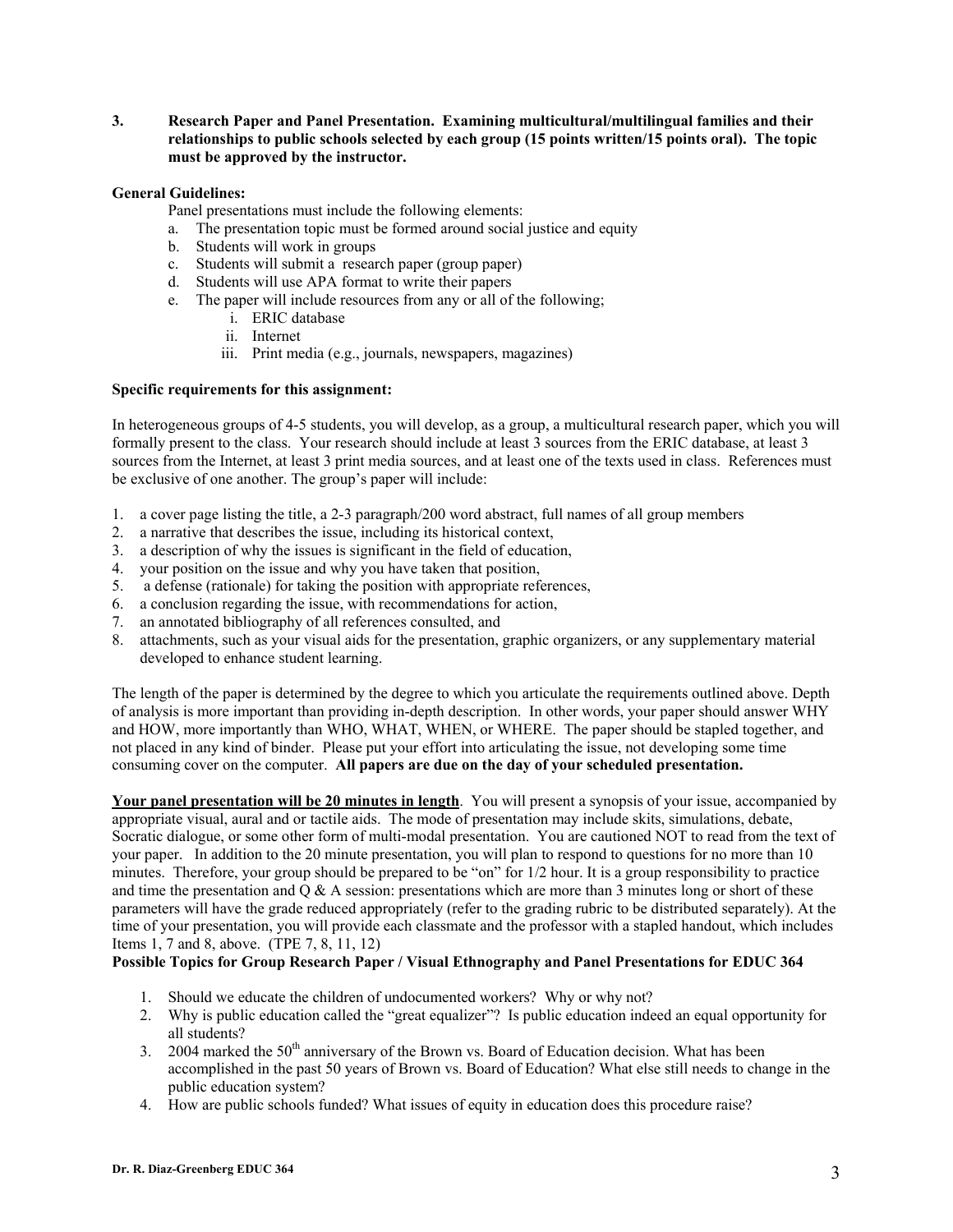- 5. What impact does poverty have on education?
- 6. What kind of curriculum should be designed for diverse students?
- 7. What are the goals and benefits of the "English plus" movement? Compare and contrast this to the "English-Only" movement.
- 8. What are some important educational issues related to gender and sexuality?
- 9. What is Proposition 227 and what has been its impact on the education of English language learners?

\*Focus on your school district / school site. For example, you might examine SAT-9 scores before and after

227, general community reaction to 227, % of students who filed waivers and stayed in bilingual programs, etc.

- 10. Strategies for conflict resolutions. How have school districts handled violence and implemented intercultural conflict education?
- 11. Technology in education: organization and instructional aspects for teachers, schools, and districts.
- 12. What are charter schools?
- 13. Topic of choice please clear with the professor before starting your project

## **4. Outcome Assessment (Critical Assessment Task)**

This is your opportunity to examine your own learning. In 3-5 pages, you will:

- 1. describe your understanding of social justice, service-learning, and equity;
- 2. discuss what you learned in the class that contributed to your understanding of social justice, service-learning, and equity;
- 3. and discuss how your understanding of social justice, service-learning, and equity will shape your attitudes, disposition, and demonstrated behaviors as a future teacher.
- **5. General classroom attendance, promptness, and participation:** is on time, respects time boundaries (breaks, etc.), regularly attends class, and actively participates.

## **Assessment:**

In order to successfully complete this course, the assignments must be completed with at least 80% of the points on the attached rubric. Failure to successfully complete assignments --------------------------------------------------------------------------------------------------------------------------------------------

## **Panel Presentation Evaluation**

- **1. Was the panel topic clearly defined?**
- **2. Did all group members have a significant role?**
- **3. Was the presentation convincing? Did it cover the main arguments necessary to persuade the audience of the topic statement?**

## **4. Did the panel presentation demonstrate effective communication strategies?**

## **Group Evaluations**

|                | Points | Points | Points | Points | Point Total/Letter Grade |  |
|----------------|--------|--------|--------|--------|--------------------------|--|
| Group $#$      | Item 1 | Item 2 | Item 3 | Item 4 |                          |  |
|                |        |        |        |        |                          |  |
|                |        |        |        |        |                          |  |
|                |        |        |        |        |                          |  |
| 2              |        |        |        |        |                          |  |
|                |        |        |        |        |                          |  |
| 3              |        |        |        |        |                          |  |
|                |        |        |        |        |                          |  |
| $\overline{4}$ |        |        |        |        |                          |  |
|                |        |        |        |        |                          |  |
| 5              |        |        |        |        |                          |  |
|                |        |        |        |        |                          |  |
| -6             |        |        |        |        |                          |  |

## **Other comments per Group # (Use back of sheet)**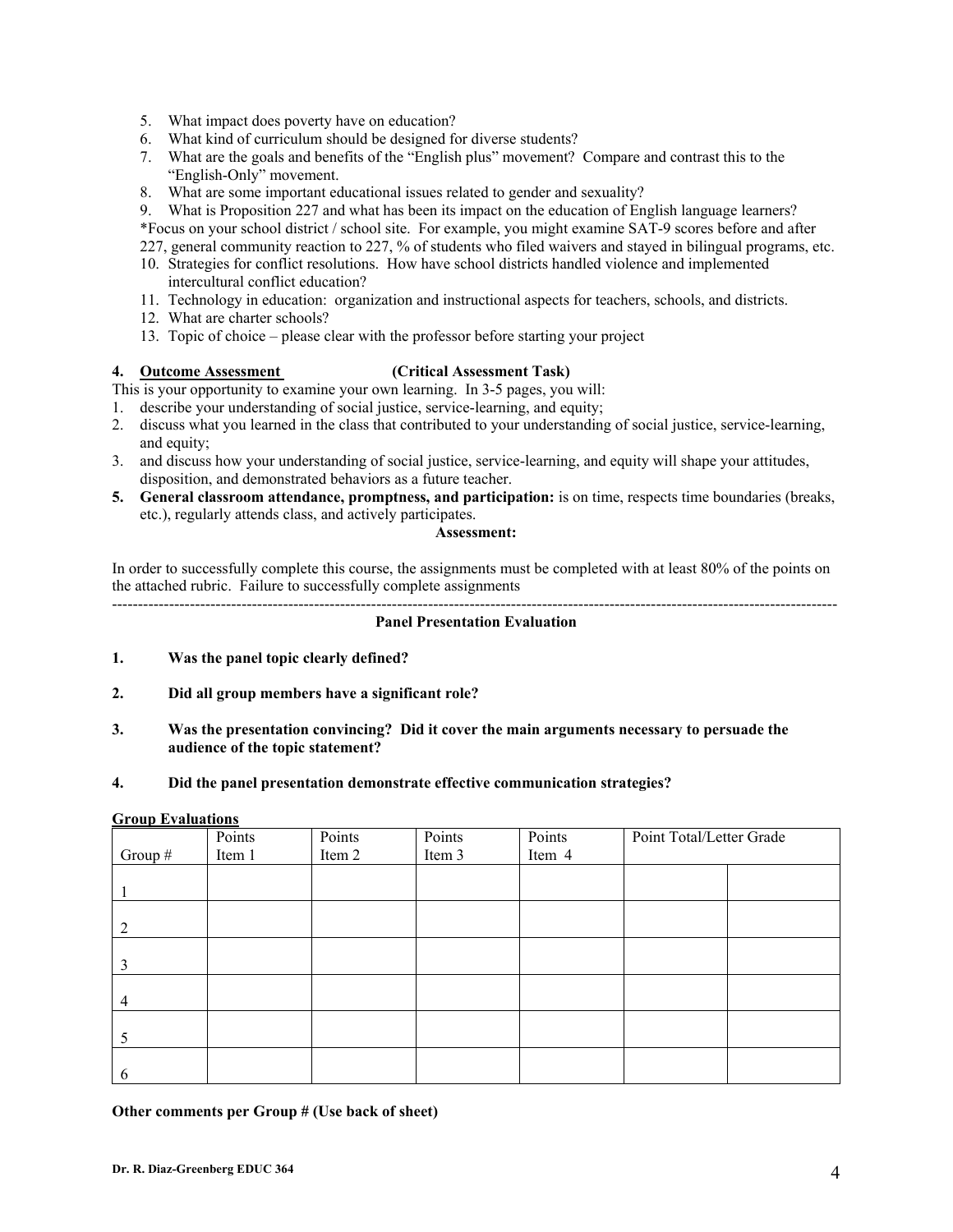## **Tentative Course Outline**

The instructor reserves the right to add, delete, and modify the reading assignments listed below.

| <b>Date</b>           | <b>Topic</b>                                                                                                                                | <b>Assignment</b>                                            |  |  |
|-----------------------|---------------------------------------------------------------------------------------------------------------------------------------------|--------------------------------------------------------------|--|--|
| Session 1<br>1/19/05  | Needs sensing; course overview; what is culture?<br>What is Social Justice and Equity?                                                      | Sleeter and Grant, Ch. 1                                     |  |  |
| Session 2<br>1/26/05  | Nature of culture: Brief history and scope of the<br>notion of culture. Intro. to Service Learning                                          | Sleeter and Grant, Ch. 2 and 3                               |  |  |
| Session 3<br>2/2/05   | Manifestations of culture in the classroom:<br>Working with diverse populations. Selection of<br>Panel. Service Learning continued.         | Sleeter and Grant, Ch. 4                                     |  |  |
| Session 4<br>2/9/05   | Cultural contact. Cultural diversity in the U.S.<br>and California, changing demographics.                                                  | Sleeter and Grant, Ch. 5 and 6                               |  |  |
| Session 5<br>2/16/05  | Personal history presentations                                                                                                              | Personal history presentations due! P. L                     |  |  |
| Session 6<br>2/23/05  | Culture and Language: The role of language in<br>the development of cultural identity. Language<br>genocide, language loss, etc             | Sleeter and Grant, Ch. 7<br>Rethinking, pp. 8-23 and 162-183 |  |  |
| Session 7<br>3/2/05   | Cultural pluralism and instructional methods:<br>Issues in curriculum development and social<br>policy                                      | Rethinking pp.                                               |  |  |
| Session 8<br>3/9/05   | Models of Multicultural Education.                                                                                                          | All chapters from Sleeter and Grant are<br>due!!             |  |  |
| Session 9<br>3/16/05  | Family Tree Presentations                                                                                                                   | <b>Family Trees are due!!!</b>                               |  |  |
| Session 10<br>323/05  | Cooperative Learning Practice: Individual Group<br>Work for Panel Presentation                                                              | Groups meet individually to plan for Panel<br>presentations. |  |  |
| Session 11<br>3/30/05 | <b>Spring Break!</b>                                                                                                                        | No classes                                                   |  |  |
| Session 11<br>4/6/05  | Service Learning as a Tool for Social Justice                                                                                               | Power Point presentation                                     |  |  |
| Session 12<br>4/13/05 | Multicultural literature as a tool to foster cultural<br>sensitivity. Parental involvement and the value or<br>oral history and traditions. | Mini-demonstration on Multicultural<br>Children's literature |  |  |
| Session 13<br>4/20/05 | Group presentations                                                                                                                         | Group papers are due!                                        |  |  |
| Session 14<br>4/27/05 | Group presentations                                                                                                                         | Group papers are due!                                        |  |  |
| Session 15<br>5/04/05 | Synthesis of group presentations and connections<br>to course. Where do we go from here?                                                    | Assessment papers are due!                                   |  |  |
| Final Exam            |                                                                                                                                             |                                                              |  |  |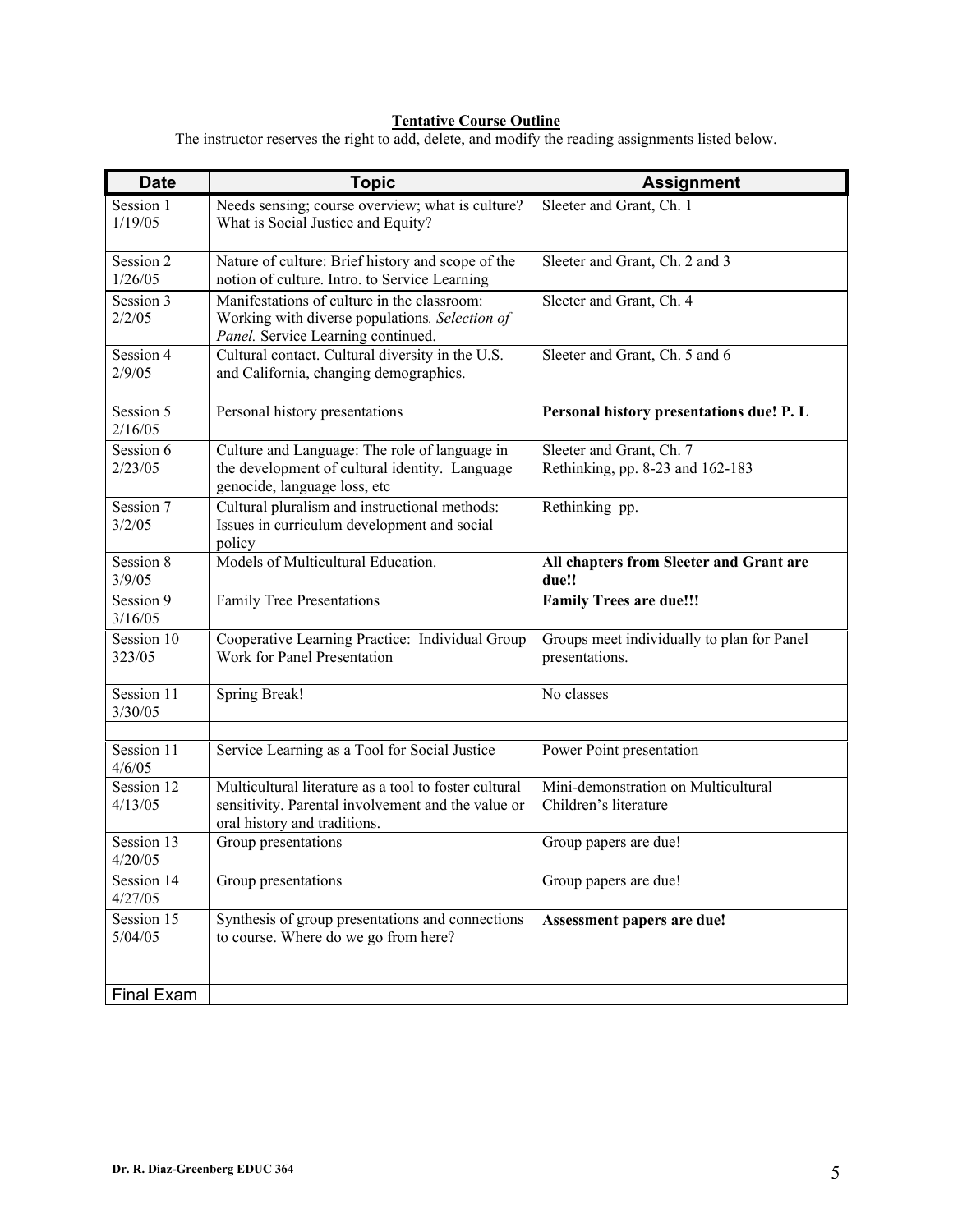## **College of Education Attendance Policy**

Due to the dynamic and interactive nature of courses in the College of Education, all students are expected to attend all classes and participate actively. At a minimum, students must attend more than 80% of class time, or s/he **may not receive a passing grade** for the course at the discretion of the instructor. Individual instructors may adopt more stringent attendance requirements. If two class sessions are missed, or if the student is late (or leaves early) more than three sessions, s/he cannot receive a grade of "A." If three class sessions are missed, the highest possible grade that can be earned is a "C+." If extenuating circumstances occur, the student should contact the instructor as soon as possible to make appropriate arrangements. The course deals with complex material processed in a variety of ways. Structured interactions, group processes, oral presentations, guided discussion of readings, and self-disclosure exercises are the norm. **Students are expected to have read assigned materials by the date indicated in the syllabus, and should be prepared to discuss readings individually or in variously structured groups.** The degree of your engagement in these processes forms the basis for points assigned. Due to the fast paced and highly interactive nature of the course, regular attendance and full participation are expected: teaching and learning is difficult (if not impossible) if one is not present for and engaged in the process. Therefore, College Policy is amplified as follows: 1. Missing more than 1 class meetings will result in the reduction of one letter grade. (1 absence = A; 2 absences = B; 3 absences = C+) 2. Arriving late or leaving early on more than two occasions will result in the reduction of one letter grade. 3. Illness and emergency circumstances will be negotiated on a case-bycase basis. Students are expected to establish appropriate personal, academic and career-ladder priorities. These measures should not be considered punitive. Rather, they should be viewed as taking appropriate individual responsibility for one's own learning in a democratic, collaborative and reciprocal-learning environment. (*Adopted by the COE Governance Community, December, 1997*).

## **Authorization to Teach English Learners**

The credential program at CSUSM has been specifically designed to prepare teachers for the diversity of languages often encountered in California public school classrooms. The authorization to teach English learners is met through the infusion of content and experiences within the credential program, as well as additional coursework. Students successfully completing this program receive a credential with authorization to teach English learners. (Approved by the CCTC in SB 2042 Programs Standards, August, 2002).

## **Teacher Performance Expectation (TPE) Competencies**

This course is designed to help teachers seeking the Multiple or Single Subject(s) Credential to develop the skills, knowledge, and attitudes necessary to assist schools and districts in implementing an effective program for all students. The successful candidate will be able to merge theory and practice in order to realize a comprehensive and extensive educational program for all students. The course objectives, assignments, and assessments have been aligned with the CCTC standards for the Multiple and Single Subject(s) Credential. You can incorporate artifacts from this class into your final comprehensive portfolio. The following TPE is addressed in this course:

## *TPE 15: Social Justice and Equity*

Teacher candidates will be able to identify issues of social justice and equity in the classroom and can apply appropriate instructional strategies to ensure equal outcomes for diverse students. They will be familiar with ideas, definitions, and major theorists in the fields of multicultural education, social reconstruction, and democratic education. Pluralism and divergent perspectives on educating students will be the foundation of designing effective lessons and instructional practices for diverse students. Candidates will understand when and how to collaborate with others, especially curriculum specialists, community leaders, and parents on preparing relevant and appropriate instructional activities, curricular units, and school structures that would provide equitable outcomes for students from different linguistic, cultural, and social economic backgrounds.

## **GENERAL CONSIDERATIONS**

#### **Outcomes and Standards**

The context for, and scope of this course is aligned with standards for the Cross-cultural Language and Academic Development (CLAD) endorsement, as articulated by the California Commission on Teacher Credentialing (CTC), and as approved by the faculty of the College of Education in development of the program approval documents.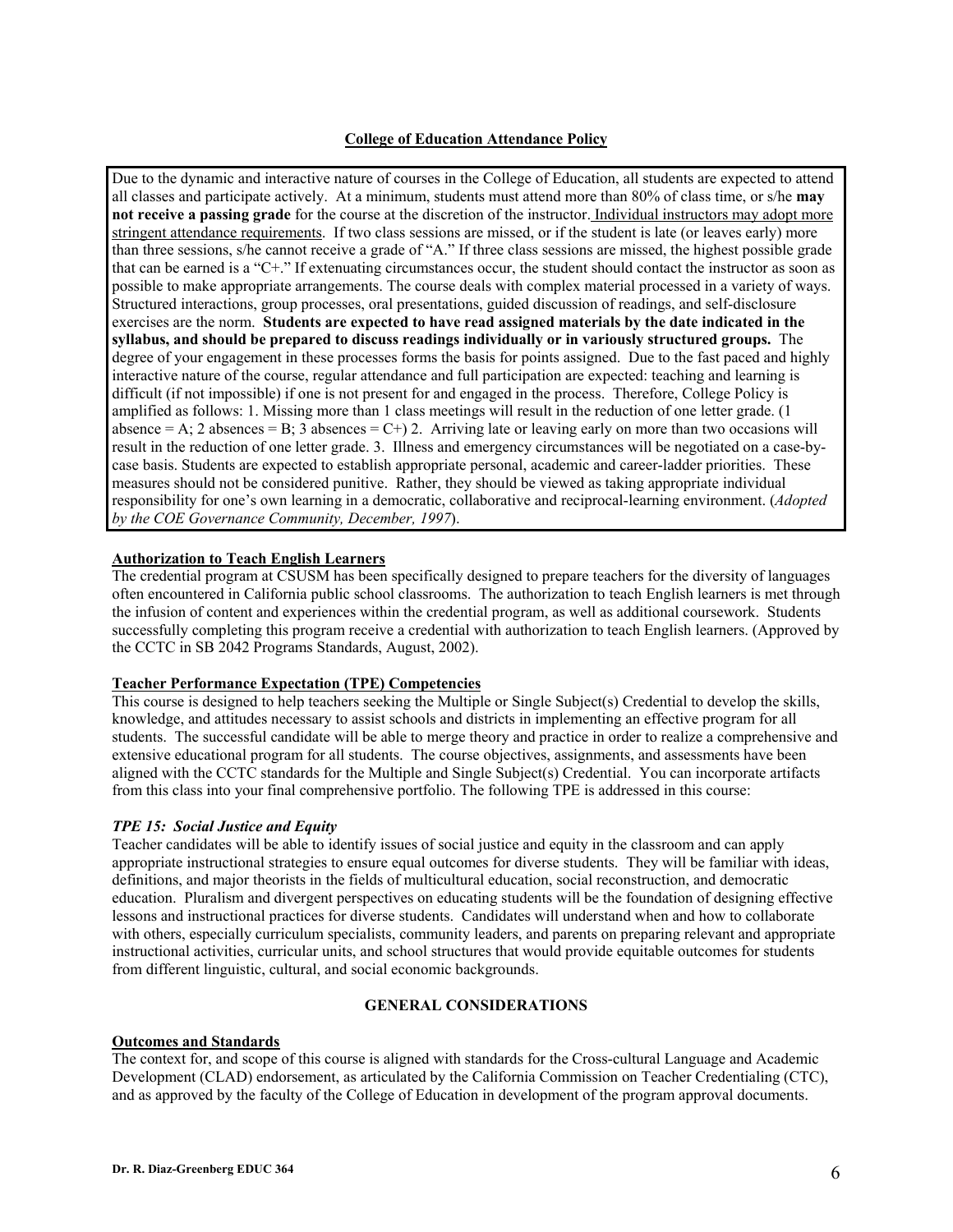(Note: As of 2002, the CLAD competencies are collectively referred to as an *Authorization to Teach English Learners*.) Further consideration has been given to the alignment of standards for multicultural education as articulated by the National Council for Accreditation of Teacher Education (NCATE), the Interstate New Teacher Assessment and Support Consortium (INTASC), and the National Board for Professional Teaching Standards (NBPTS). Emphasis is placed on learning outcomes (what you know and can demonstrate) rather than on inputs (putting in "seat time", meeting minimum criteria for assignments, checking off tasks and activities), and how these outcomes correspond to your potential to enhance student learning as a new teacher.

## **Ability**

Every student has the right to equitable educational consideration and appropriate accommodation. Students having differing ability (mobility, sight, hearing, documented learning challenges, first language/English as a second language) are requested to contact the professor at the earliest opportunity. Every effort will be made to accommodate special need. Students are reminded of the availability of Disabled Student Services, the Writing Center, technology assistance in the computer labs, and other student support services available as part of reasonable accommodation for special needs students.

# **Academic Honesty**

"Students will be expected to adhere to standards of academic honesty and integrity, as outlined in the Student Academic Honesty Policy. All written work and oral assignments must be original work. All ideas/materials that are borrowed from other sources must have appropriate references to the original sources. Any quoted material should give credit to the source and be punctuated with quotation marks.

Students are responsible for honest completion of their work including examinations. There will be no tolerance for infractions. If you believe there has been an infraction by someone in the class, please bring it to the instructor's attention. The instructor reserves the right to discipline any student for academic dishonesty in accordance with the general rules and regulations of the university. Disciplinary action may include the lowering of grades and/or the assignment of a failing grade for an exam, assignment, or the class as a whole."

#### **Appeals**

Every student has the right to appeal grades, or appeal for redress of grievances incurred in the context of any class. Disputes may be resolved informally with the professor, or through the formal grades appeal process. For the latter, consult Dr. Kelly, Associate Dean.

#### **Students with Disabilities Requiring Reasonable Accommodations**

Students are approved for services through the Disabled Student Services Office (DSS). The DSS Office is located in Craven Hall 5205, and can be contacted by phone at (760) 750-4905 or TTY (760) 750-4909. Students authorized by DSS to receive reasonable accommodations should meet with their instructor during office hours or, in order to ensure confidentiality, in a more private setting.

## **All University Writing Requirement**

Every course at CSUSM must have a writing requirement of at least 2500 words. In order to comply with it, students must turn in an interactive journal, class reflections, TPE reflections and other pertinent written assignments.